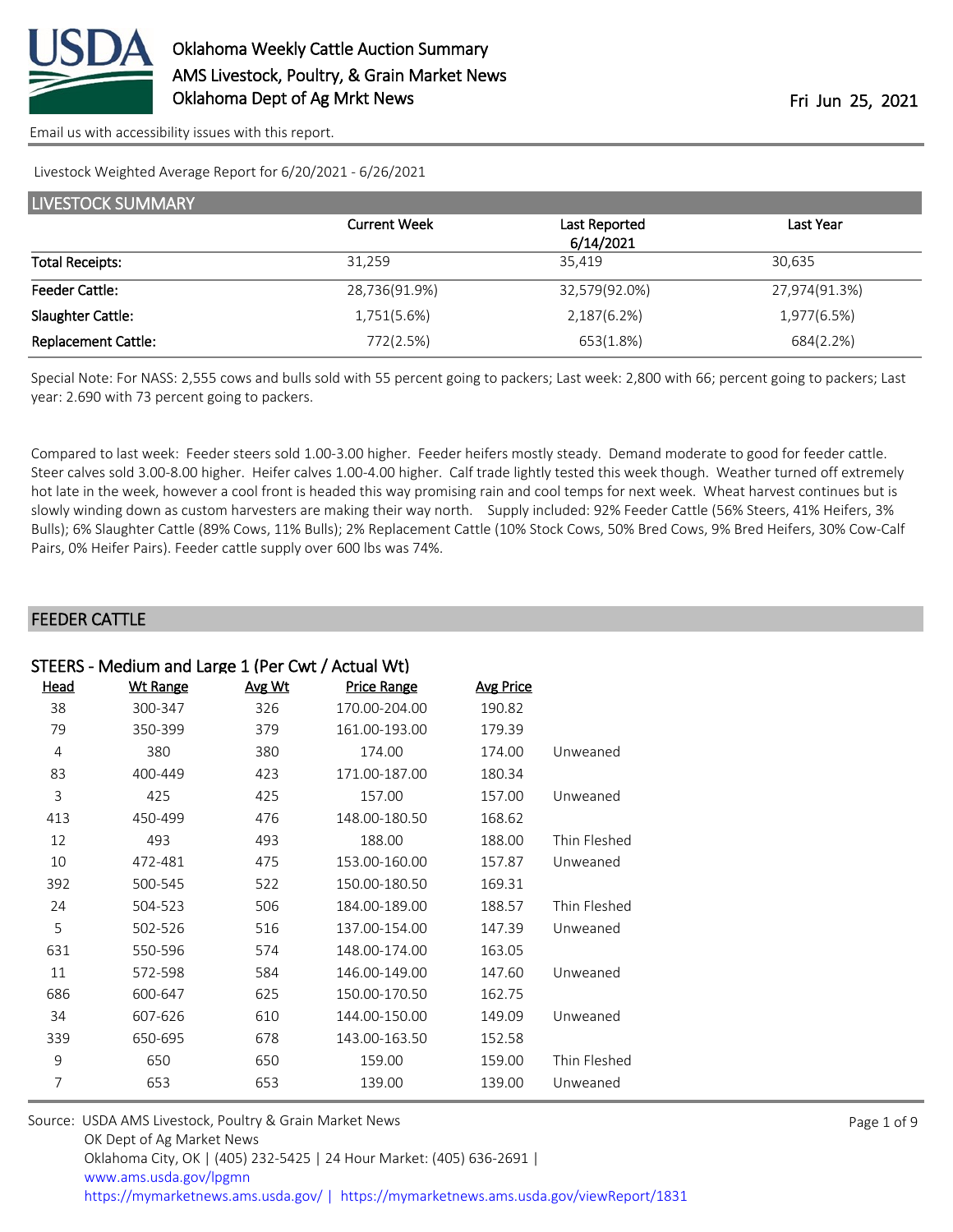

# Oklahoma Weekly Cattle Auction Summary AMS Livestock, Poultry, & Grain Market News Oklahoma Dept of Ag Mrkt News **Fri 100 and 2008** Fri Jun 25, 2021

[Email us with accessibility issues with this report.](mailto:mars@ams.usda.gov?subject=508%20issue)

| 910  | 700-748   | 729  | 134.00-158.25 | 151.94 |          |
|------|-----------|------|---------------|--------|----------|
| 39   | 703       | 703  | 144.50        | 144.50 | Unweaned |
| 1014 | 750-799   | 779  | 128.00-151.00 | 145.43 |          |
| 14   | 751-783   | 765  | 129.50-137.00 | 133.71 | Unweaned |
| 1871 | 803-849   | 826  | 115.00-151.50 | 146.16 |          |
| 2    | 840       | 840  | 128.00        | 128.00 | Unweaned |
| 1044 | 850-890   | 859  | 124.00-150.50 | 143.35 |          |
| 1048 | 904-949   | 924  | 115.00-148.75 | 140.43 |          |
| 768  | 950-996   | 976  | 123.00-138.50 | 134.56 |          |
| 288  | 1005-1048 | 1009 | 123.50-134.50 | 132.35 |          |
| 180  | 1050-1069 | 1067 | 120.00-135.50 | 132.08 |          |
| 300  | 1100-1106 | 1104 | 121.00-134.40 | 131.84 |          |
| 34   | 1158-1169 | 1166 | 120.00-122.00 | 120.58 |          |

## STEERS - Medium and Large 1-2 (Per Cwt / Actual Wt)

| Head | <b>Wt Range</b> | <u>Avg Wt</u> | <b>Price Range</b> | Avg Price |
|------|-----------------|---------------|--------------------|-----------|
| 14   | 300-349         | 327           | 165.00-193.00      | 184.07    |
| 50   | 355-399         | 387           | 155.00-179.00      | 160.95    |
| 35   | 419-449         | 434           | 150.00-174.00      | 162.43    |
| 107  | 458-497         | 478           | 130.00-169.00      | 147.39    |
| 244  | 500-549         | 526           | 137.00-169.00      | 157.73    |
| 260  | 550-598         | 584           | 110.00-165.00      | 150.15    |
| 252  | 600-649         | 627           | 130.00-157.00      | 143.85    |
| 251  | 650-698         | 683           | 116.00-149.00      | 138.46    |
| 231  | 700-745         | 730           | 130.00-148.00      | 141.73    |
| 28   | 761-783         | 769           | 129.00-145.00      | 139.36    |
| 156  | 815-842         | 825           | 127.00-143.85      | 135.38    |
| 102  | 865-894         | 878           | 121.00-139.00      | 134.80    |
| 65   | 908-943         | 929           | 112.00-135.50      | 128.91    |
| 12   | 956             | 956           | 120.00             | 120.00    |
| 13   | 1013-1016       | 1016          | 103.00-109.00      | 108.08    |

### STEERS - Medium and Large 2 (Per Cwt / Actual Wt)

| Head | Wt Range | Avg Wt | <b>Price Range</b> | <b>Avg Price</b> |
|------|----------|--------|--------------------|------------------|
| 5    | 300-310  | 308    | 164.00             | 164.00           |
| 1    | 390      | 390    | 145.00             | 145.00           |
| 9    | 415-445  | 431    | 153.00-168.00      | 159.87           |
| 38   | 457-493  | 475    | 110.00-156.00      | 130.69           |
| 37   | 507-540  | 520    | 119.00-146.00      | 124.42           |
| 84   | 550-595  | 566    | 120.00-150.00      | 141.74           |
| 3    | 615-640  | 625    | 146.00-147.00      | 146.66           |
| 21   | 660-698  | 676    | 133.00-144.00      | 141.08           |
|      |          |        |                    |                  |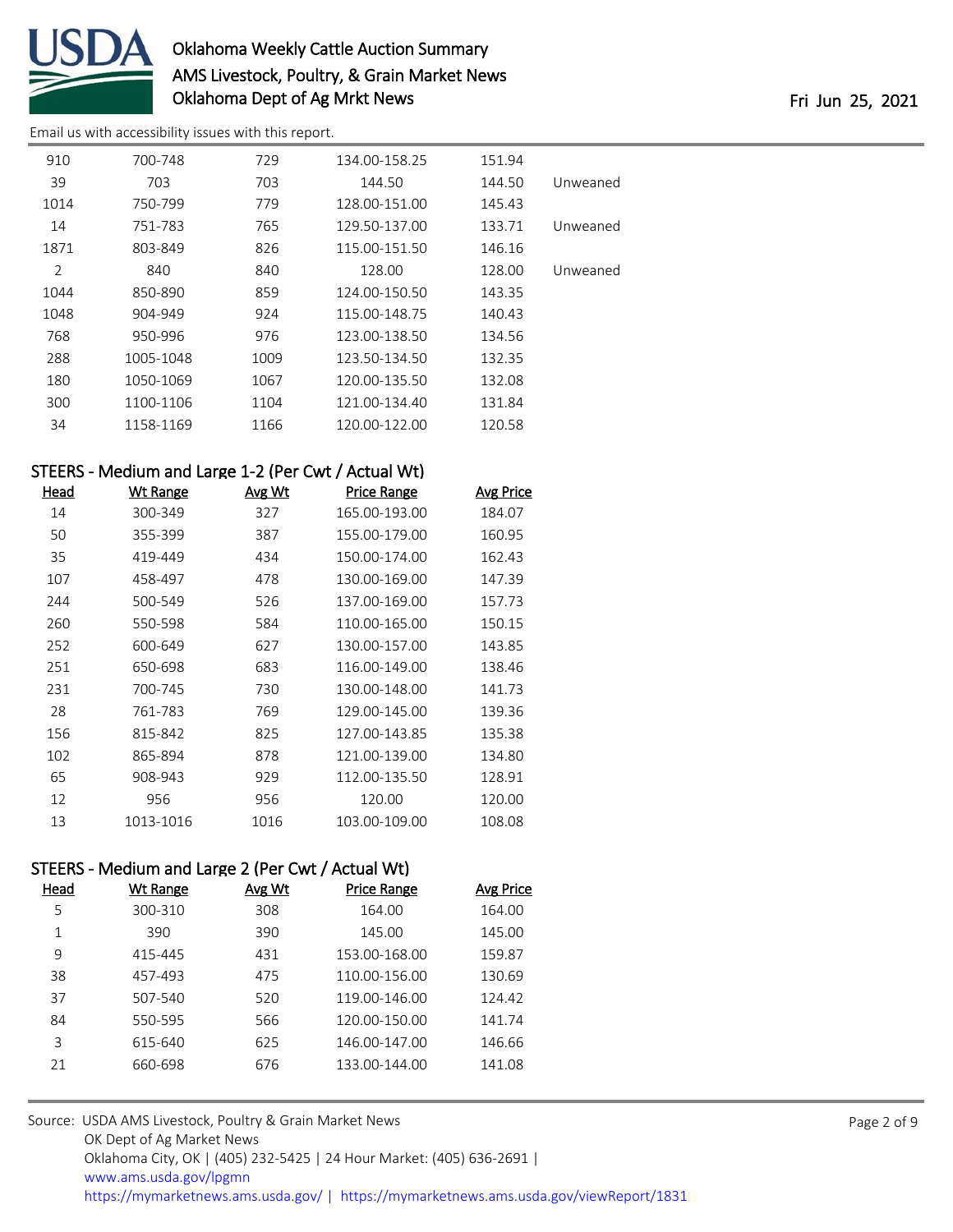

| — | $\overline{\phantom{a}}$<br>oυ | 180  | .00<br>v | $\sim$ 00 |  |
|---|--------------------------------|------|----------|-----------|--|
|   | Ω4                             | 90 I | 00.80    |           |  |

|             | STEERS - Small and Medium 3 (Per Cwt / Actual Wt)  |        |                    |                  |              |
|-------------|----------------------------------------------------|--------|--------------------|------------------|--------------|
| <u>Head</u> | <b>Wt Range</b>                                    | Avg Wt | <b>Price Range</b> | <b>Avg Price</b> |              |
| 4           | 644                                                | 644    | 38.00              | 38.00            |              |
|             | HEIFERS - Medium and Large 1 (Per Cwt / Actual Wt) |        |                    |                  |              |
| <b>Head</b> | <b>Wt Range</b>                                    | Avg Wt | <b>Price Range</b> | <b>Avg Price</b> |              |
| 49          | 300-345                                            | 329    | 154.00-172.00      | 163.10           |              |
| 151         | 350-398                                            | 381    | 145.00-173.00      | 158.00           |              |
| 13          | 356                                                | 356    | 172.00             | 172.00           | Thin Fleshed |
| 194         | 400-449                                            | 426    | 145.00-166.00      | 155.41           |              |
| 10          | 428-438                                            | 434    | 141.00-143.00      | 142.21           | Unweaned     |
| 298         | 450-499                                            | 478    | 136.00-159.50      | 149.24           |              |
| 5           | 458-492                                            | 472    | 139.00-140.00      | 139.42           | Unweaned     |
| 493         | 500-549                                            | 527    | 135.00-153.00      | 143.10           |              |
| 28          | 500-530                                            | 520    | 130.50-143.00      | 139.73           | Unweaned     |
| 625         | 550-599                                            | 577    | 131.00-151.75      | 142.19           |              |
| 15          | 552-581                                            | 567    | 125.00-137.00      | 130.72           | Unweaned     |
| 1054        | 600-649                                            | 626    | 129.50-148.00      | 141.94           |              |
| 129         | 623                                                | 623    | 148.10             | 148.10           | Fancy        |
| 30          | 604-645                                            | 620    | 125.00-134.00      | 129.89           | Unweaned     |
| 899         | 650-699                                            | 677    | 123.50-145.00      | 137.45           |              |
| 24          | 654-699                                            | 669    | 122.00-128.50      | 124.49           | Unweaned     |
| 915         | 700-748                                            | 724    | 118.50-144.50      | 138.36           |              |
| 12          | 708                                                | 708    | 110.00             | 110.00           | Unweaned     |
| 1080        | 750-799                                            | 774    | 115.50-143.50      | 134.68           |              |
| 732         | 800-849                                            | 821    | 109.00-138.00      | 132.74           |              |
| 8           | 836                                                | 836    | 105.00             | 105.00           | Unweaned     |
| 623         | 850-898                                            | 870    | 110.00-134.00      | 128.53           |              |
| 337         | 904-948                                            | 921    | 111.00-130.00      | 125.34           |              |
| 234         | 958-989                                            | 964    | 116.00-131.75      | 128.53           |              |
| 48          | 1000-1013                                          | 1010   | 113.50-115.50      | 115.09           |              |

### HEIFERS - Medium and Large 1-2 (Per Cwt / Actual Wt)

| Head | Wt Range | Avg Wt | Price Range   | Avg Price |
|------|----------|--------|---------------|-----------|
|      | 213      | 213    | 153.00        | 153.00    |
| 9    | 300-349  | 329    | 140.00-150.00 | 143.92    |
| 30   | 358-399  | 380    | 141.00-155.00 | 147.88    |
| 103  | 416-449  | 435    | 129.00-154.00 | 143.49    |
| 115  | 450-497  | 481    | 125.00-158.00 | 140.83    |
|      |          |        |               |           |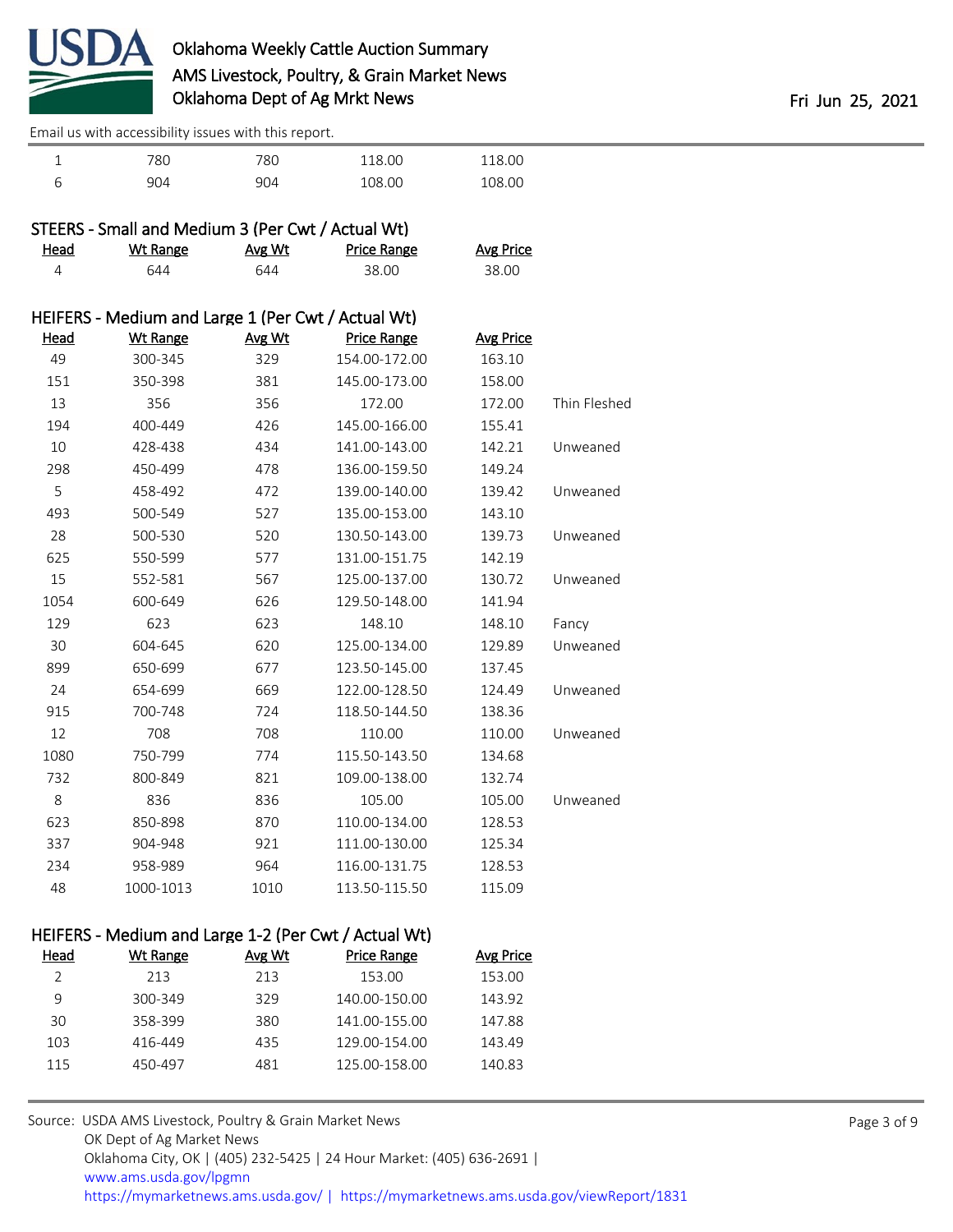

# Oklahoma Weekly Cattle Auction Summary AMS Livestock, Poultry, & Grain Market News Oklahoma Dept of Ag Mrkt News **Fri 100 and 2008** Fri Jun 25, 2021

[Email us with accessibility issues with this report.](mailto:mars@ams.usda.gov?subject=508%20issue)

| Unweaned | 137.00 | 137.00        | 452  | 452       | 2   |
|----------|--------|---------------|------|-----------|-----|
|          | 131.87 | 121.00-140.00 | 528  | 503-549   | 153 |
|          | 132.43 | 125.00-135.00 | 574  | 553-597   | 92  |
|          | 133.99 | 117.00-144.50 | 632  | 600-646   | 105 |
|          | 128.79 | 113.00-140.00 | 684  | 655-695   | 94  |
|          | 120.39 | 110.00-130.00 | 729  | 705-742   | 28  |
|          | 129.10 | 122.00-132.25 | 767  | 754-799   | 62  |
|          | 117.81 | 102.00-125.00 | 819  | 800-832   | 31  |
|          | 120.24 | 104.00-132.00 | 880  | 851-897   | 34  |
|          | 123.52 | 120.00-125.00 | 924  | 922-925   | 37  |
|          | 100.87 | 95.00-106.00  | 1018 | 1017-1019 | 15  |

#### HEIFERS - Medium and Large 2 (Per Cwt / Actual Wt)

| Head          | <b>Wt Range</b> | Avg Wt | Price Range   | <b>Avg Price</b> |
|---------------|-----------------|--------|---------------|------------------|
| 3             | 290             | 290    | 135.00        | 135.00           |
| 11            | 315-343         | 331    | 140.00-158.00 | 149.04           |
| 4             | 385-390         | 389    | 150.00-155.00 | 152.49           |
| 23            | 405-445         | 419    | 130.00-144.00 | 139.14           |
| 14            | 470-498         | 487    | 130.00-141.00 | 135.44           |
| 10            | 505-545         | 529    | 126.00-135.00 | 130.40           |
| 12            | 565-593         | 581    | 105.00-134.00 | 122.27           |
| 6             | 610-633         | 624    | 115.00-130.00 | 117.45           |
| $\mathcal{P}$ | 650-680         | 665    | 115.00-125.00 | 119.89           |
| $\mathcal{P}$ | 925             | 925    | 65.00         | 65.00            |

#### BULLS - Medium and Large 1 (Per Cwt / Actual Wt)

| Head | Wt Range | Avg Wt | <b>Price Range</b> | <b>Avg Price</b> |          |
|------|----------|--------|--------------------|------------------|----------|
| 3    | 230-233  | 232    | 200.00-207.50      | 202.48           |          |
| 3    | 285-295  | 292    | 197.00-199.00      | 198.35           |          |
| 33   | 300-345  | 333    | 182.50-210.00      | 192.24           |          |
| 36   | 350-395  | 377    | 173.00-207.00      | 183.73           |          |
| 3    | 393      | 393    | 163.00             | 163.00           | Unweaned |
| 53   | 405-446  | 424    | 160.00-185.00      | 173.04           |          |
| 53   | 450-498  | 471    | 143.00-164.00      | 156.41           |          |
| 12   | 475-496  | 486    | 144.00-156.00      | 149.87           | Unweaned |
| 67   | 500-545  | 521    | 141.00-158.00      | 149.75           |          |
| 8    | 544      | 544    | 143.00             | 143.00           | Unweaned |
| 47   | 550-598  | 574    | 135.00-159.00      | 145.27           |          |
| 6    | 580-587  | 582    | 130.00-143.00      | 138.63           | Unweaned |
| 59   | 603-646  | 623    | 127.00-146.00      | 138.61           |          |
| 3    | 630      | 630    | 132.00             | 132.00           | Unweaned |
| 18   | 650-690  | 670    | 129.00-145.00      | 136.28           |          |
|      |          |        |                    |                  |          |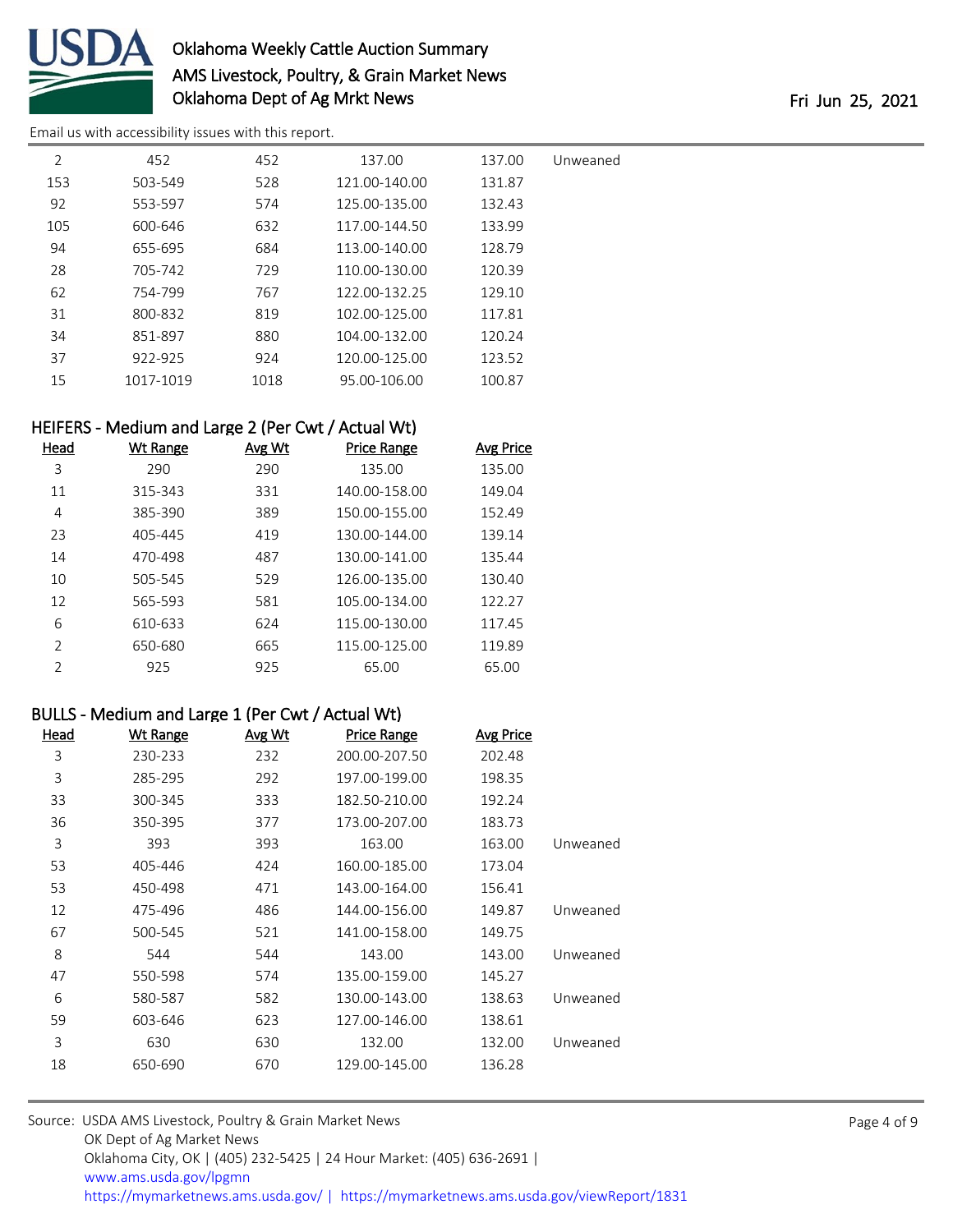

# Oklahoma Weekly Cattle Auction Summary AMS Livestock, Poultry, & Grain Market News Oklahoma Dept of Ag Mrkt News **Fri 100 and 2008** Fri Jun 25, 2021

[Email us with accessibility issues with this report.](mailto:mars@ams.usda.gov?subject=508%20issue)

| 15 |    | 665-697 | 677 | 129.00-133.00 | 131.39 | Unweaned |
|----|----|---------|-----|---------------|--------|----------|
|    | 10 | 700-730 | 707 | 120.00-127.00 | 123.39 |          |
|    | 19 | 720-721 | 720 | 132.50-134.00 | 133.37 | Unweaned |
| 8  |    | 750-798 | 784 | 107.00-121.00 | 115.71 |          |
| 1  |    | 845     | 845 | 114.00        | 114.00 |          |
| 3  |    | 891     | 891 | 120.00        | 120.00 |          |
| 8  |    | 938     | 938 | 106.00        | 106.00 |          |
|    | 7  | 984     | 984 | 100.00        | 100.00 |          |
|    |    |         |     |               |        |          |

| BULLS - Medium and Large 1-2 (Per Cwt / Actual Wt) |          |        |                    |                  |  |  |  |  |  |
|----------------------------------------------------|----------|--------|--------------------|------------------|--|--|--|--|--|
| Head                                               | Wt Range | Avg Wt | <b>Price Range</b> | <b>Avg Price</b> |  |  |  |  |  |
| 1                                                  | 240      | 240    | 165.00             | 165.00           |  |  |  |  |  |
| 3                                                  | 257      | 257    | 175.00             | 175.00           |  |  |  |  |  |
| 6                                                  | 300-347  | 335    | 174.00-181.00      | 175.05           |  |  |  |  |  |
| 5                                                  | 391      | 391    | 150.00             | 150.00           |  |  |  |  |  |
| 14                                                 | 435-447  | 438    | 144.00-161.00      | 149.79           |  |  |  |  |  |
| 8                                                  | 450-490  | 462    | 144.00-151.00      | 148.75           |  |  |  |  |  |
| 13                                                 | 525-549  | 540    | 114.00-145.00      | 139.73           |  |  |  |  |  |
| 11                                                 | 576      | 576    | 145.50             | 145.50           |  |  |  |  |  |
| 11                                                 | 630-648  | 642    | 119.00-131.00      | 124.13           |  |  |  |  |  |
|                                                    | 665-668  | 668    | 126.00             | 126.00           |  |  |  |  |  |

#### BULLS - Medium and Large 2 (Per Cwt / Actual Wt)

| 300-343<br>9<br>325<br>160.00-173.00<br>168.26<br>360-381<br>150.00-177.00<br>13<br>371<br>162.70<br>23<br>403-448<br>431<br>130.00-167.00<br>154.32<br>8<br>470-495<br>130.00-150.00<br>482<br>136.17<br>3<br>137.00-139.00<br>515-548<br>537<br>137.64<br>555-595<br>125.00-141.00<br>132.89<br>577<br>11<br>1<br>690<br>690<br>112.00<br>112.00 | <u>Wt Range</u> | Avg Wt | <b>Price Range</b> | Avg Price |
|----------------------------------------------------------------------------------------------------------------------------------------------------------------------------------------------------------------------------------------------------------------------------------------------------------------------------------------------------|-----------------|--------|--------------------|-----------|
|                                                                                                                                                                                                                                                                                                                                                    |                 |        |                    |           |
|                                                                                                                                                                                                                                                                                                                                                    |                 |        |                    |           |
|                                                                                                                                                                                                                                                                                                                                                    |                 |        |                    |           |
|                                                                                                                                                                                                                                                                                                                                                    |                 |        |                    |           |
|                                                                                                                                                                                                                                                                                                                                                    |                 |        |                    |           |
|                                                                                                                                                                                                                                                                                                                                                    |                 |        |                    |           |
|                                                                                                                                                                                                                                                                                                                                                    |                 |        |                    |           |
| 785<br>785<br>1<br>110.00<br>110.00                                                                                                                                                                                                                                                                                                                |                 |        |                    |           |
| 1<br>90.00<br>90.00<br>805<br>805                                                                                                                                                                                                                                                                                                                  |                 |        |                    |           |
| 5<br>96.00<br>883<br>883<br>96.00                                                                                                                                                                                                                                                                                                                  |                 |        |                    |           |

#### SLAUGHTER CATTLE

## COWS - Breaker 75-80% (Per Cwt / Actual Wt)

| Head | Wt Range  | Avg Wt | Price Range | Avg Price | Dressing |
|------|-----------|--------|-------------|-----------|----------|
| 194  | 1080-1850 | 1395   | 65.00-77.00 | 72.20     | Average  |
| 90   | 1115-1848 | 1516   | 69.00-81.50 | 76.85     | High     |
| 85   | 1045-1705 | 1358   | 58.00-70.00 | 65.16     | Low      |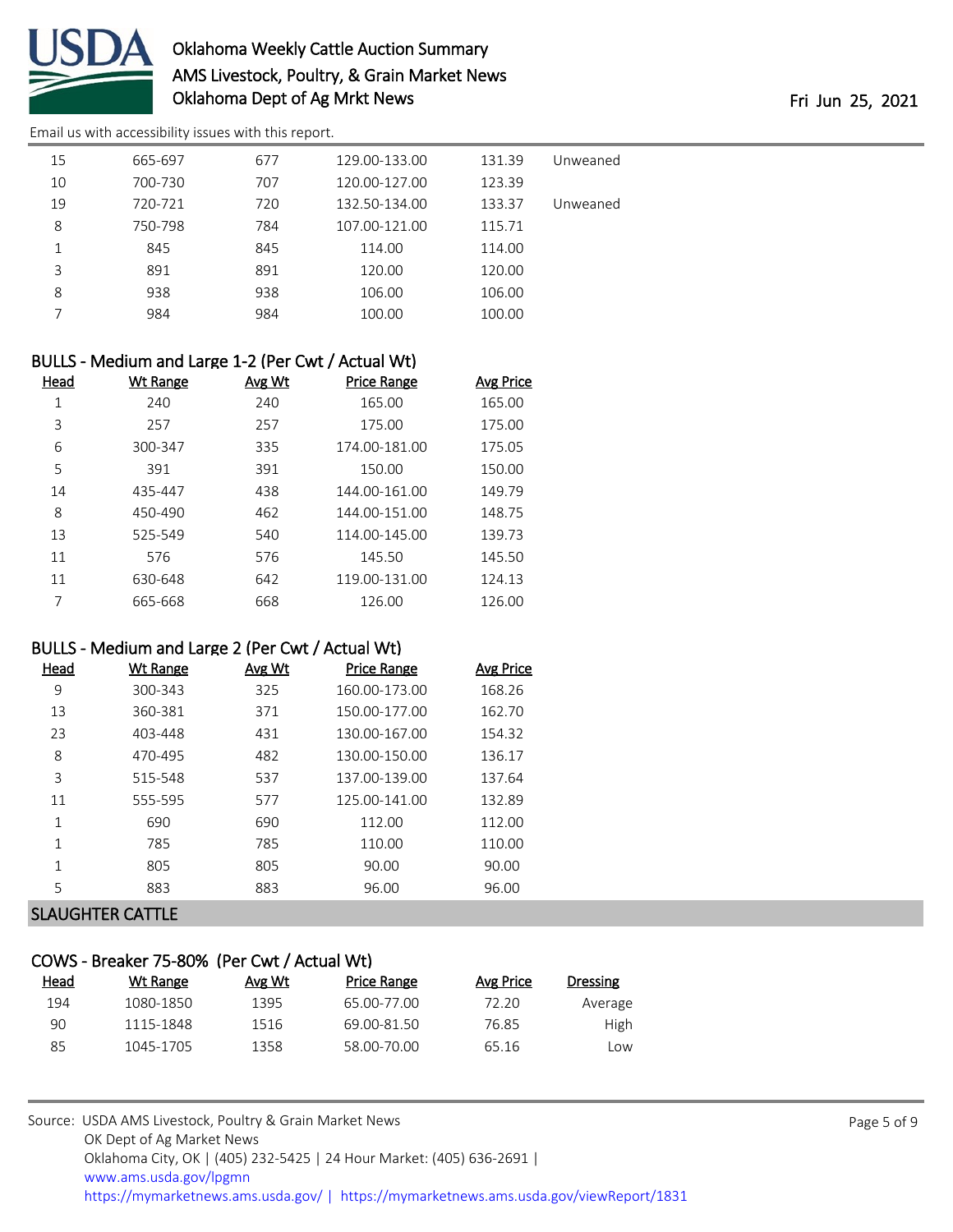

| COWS - Boner 80-85% (Per Cwt / Actual Wt) |           |        |                    |           |                        |  |  |  |  |  |
|-------------------------------------------|-----------|--------|--------------------|-----------|------------------------|--|--|--|--|--|
| <u>Head</u>                               | Wt Range  | Avg Wt | <b>Price Range</b> | Avg Price | <b>Dressing</b>        |  |  |  |  |  |
| 272                                       | 1000-1863 | 1217   | 64.00-71.00        | 67.68     | Average                |  |  |  |  |  |
| 4                                         | 1007      | 1007   | 67.50              | 67.50     | Average Return to Feed |  |  |  |  |  |
| 86                                        | 1133-1610 | 1275   | 69.00-77.00        | 71.40     | High                   |  |  |  |  |  |
| 68                                        | 1002-1535 | 1159   | 55.00-65.00        | 62.05     | Low                    |  |  |  |  |  |

#### COWS - Lean 85-90% (Per Cwt / Actual Wt)

| <u>Head</u> | Wt Range  | Avg Wt | <b>Price Range</b> | Avg Price | <b>Dressing</b>        |
|-------------|-----------|--------|--------------------|-----------|------------------------|
| 137         | 1005-1295 | 1102   | 58.00-73.50        | 63.42     | Average                |
| 14          | 885-995   | 937    | 55.00-64.50        | 59.71     | Average Light Weight   |
| 1           | 1110      | 1110   | 64.00              | 64.00     | Average Return to Feed |
| 47          | 1010-1325 | 1097   | 63.00-74.00        | 67.81     | High                   |
| 1           | 925       | 925    | 63.00              | 63.00     | High Light Weight      |
| 96          | 1000-1410 | 1088   | 50.00-67.50        | 58.29     | Low                    |
| 32          | 750-980   | 906    | 47.00-57.00        | 51.37     | Low Light Weight       |
| 3           | 823       | 823    | 51.00              | 51.00     | Low Return to Feed     |
| 3           | 1070-1320 | 1155   | 42.00-55.00        | 50.97     | Very Low               |
| 10          | 623-948   | 795    | 33.00-45.00        | 41.66     | Very Low Light Weight  |

#### BULLS - 1-2 (Per Cwt / Actual Wt)

| <b>Head</b> | Wt Range  | Avg Wt | Price Range  | Avg Price | <b>Dressing</b>      |
|-------------|-----------|--------|--------------|-----------|----------------------|
| 66          | 1340-2200 | 1682   | 85.00-99.00  | 91.55     | Average              |
| 8           | 1095-1285 | 1203   | 85.00-91.00  | 86.85     | Average Light Weight |
| 46          | 1320-2390 | 1915   | 93.00-108.50 | 100.74    | High                 |
|             | 1260      | 1260   | 93.00        | 93.00     | High Light Weight    |
| 25          | 1300-1919 | 1562   | 71.00-92.00  | 81.97     | Low                  |
|             | 1130-1195 | 1163   | 79.00-81.00  | 80.03     | Low Light Weight     |

#### REPLACEMENT CATTLE

# STOCK COWS - Medium and Large 1 (Per Cwt / Actual Wt)

| <u>Age</u> | Stage | Head | Wt Range  | <b>Avg Wt</b> | <b>Price Range</b> | Avg Price |
|------------|-------|------|-----------|---------------|--------------------|-----------|
| ⊿- י       |       |      | 1180-1350 |               | 73.50-78.00        |           |

# STOCK COWS - Medium and Large 1-2 (Per Head / Actual Wt)

| <b>Age</b> | Stage | Head | Wt Range | Avg Wt | <b>Price Range</b> | Avg Price |
|------------|-------|------|----------|--------|--------------------|-----------|
| <          |       | 4    | 834      | 834    | 825.00             | 825.00    |
| $2 - 4$    |       | q    | 840-1045 | 952    | 555.00-940.00      | 725.49    |
| $5 - 8$    |       | 14   | 795-1295 | 1010   | 513.00-841.00      | 646.60    |
| >8         |       |      | 985      | 985    | 531.00             | 531.00    |

# STOCK COWS - Medium and Large 2 (Per Head / Actual Wt)

| Source: USDA AMS Livestock, Poultry & Grain Market News                                |
|----------------------------------------------------------------------------------------|
| OK Dept of Ag Market News                                                              |
| Oklahoma City, OK   (405) 232-5425   24 Hour Market: (405) 636-2691                    |
| www.ams.usda.gov/lpgmn                                                                 |
| https://mymarketnews.ams.usda.gov/   https://mymarketnews.ams.usda.gov/viewReport/1831 |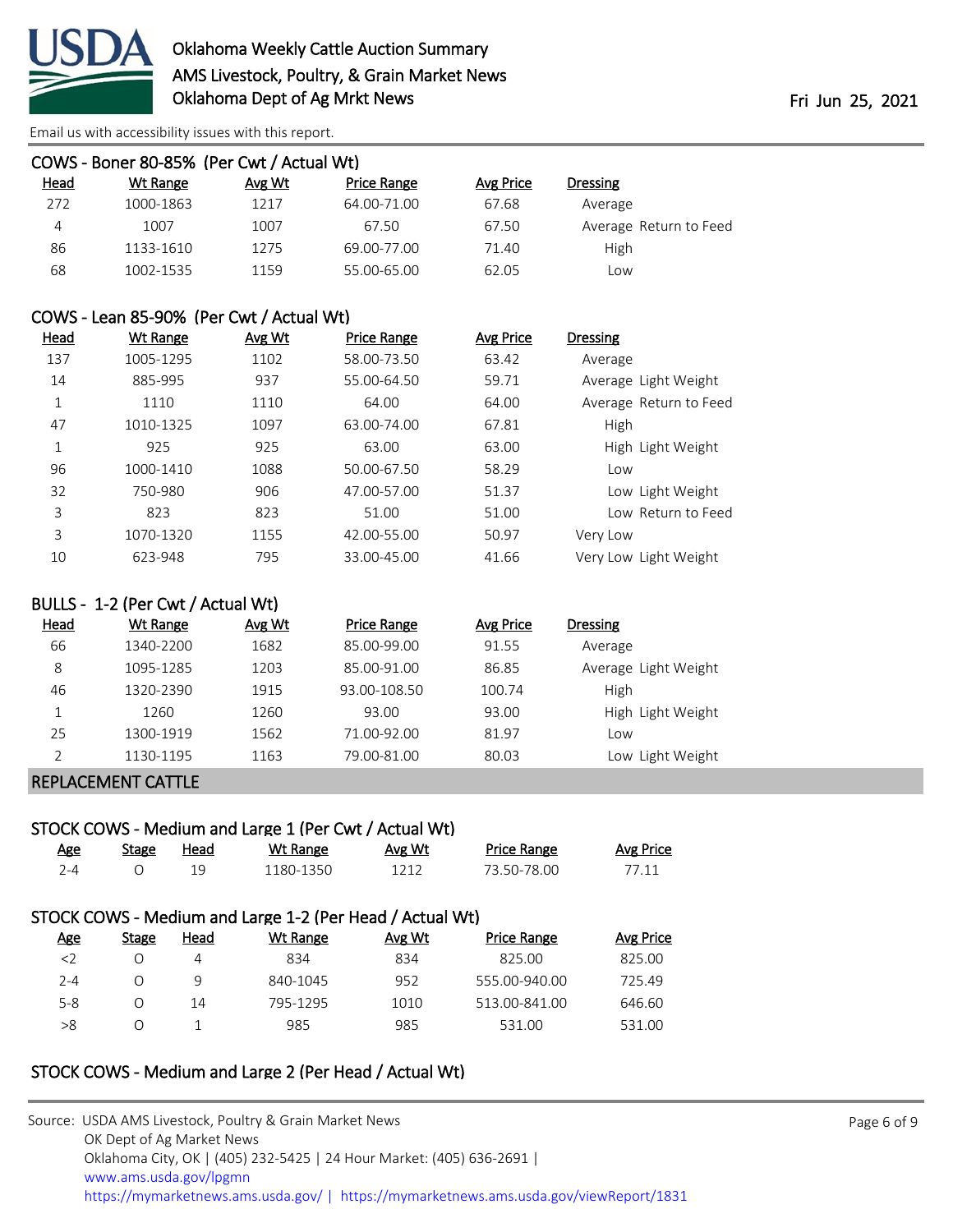

| Age     | Stage | Head | <u>Wt Range</u> | Avg Wt | <b>Price Range</b> | <b>Avg Price</b> |
|---------|-------|------|-----------------|--------|--------------------|------------------|
| $2 - 4$ |       |      | 730             | 730.   | 372.00             | 372.00           |
| $5 - 8$ |       |      | 730-960         | 883    | 343.00-495.00      | 451.76           |

### STOCK COWS - Small and Medium 3 (Per Head / Actual Wt)

| Age     | <b>Stage</b> | Head | Wt Range | Avg Wt | <b>Price Range</b> | <b>Avg Price</b> |
|---------|--------------|------|----------|--------|--------------------|------------------|
| $5 - 8$ |              |      |          | 795    | 302.00             | 302.00           |

#### BRED COWS - Medium and Large 1 (Per Head / Actual Wt)

| Age     | Stage | Head | Wt Range  | Avg Wt | <b>Price Range</b> | Avg Price |
|---------|-------|------|-----------|--------|--------------------|-----------|
| $2 - 4$ | Τ1    | 6    | 910-1117  | 1052   | 875.00-1075.00     | 971.25    |
| $2 - 4$ | 12    | 15   | 943-1215  | 1102   | 1000.00-1125.00    | 1056.04   |
| $5 - 8$ | Τ1    | 15   | 1039-1450 | 1179   | 775.00-1050.00     | 942.45    |
| 5-8     | 12    | 71   | 1035-1650 | 1200   | 650.00-1225.00     | 1086.54   |
| $5-8$   | TЗ    | 14   | 1037-1443 | 1213   | 750.00-1075.00     | 97239     |

#### BRED COWS - Medium and Large 1-2 (Per Head / Actual Wt)

| <b>Age</b> | <b>Stage</b> | Head | Wt Range | Avg Wt | <b>Price Range</b> | <b>Avg Price</b> |
|------------|--------------|------|----------|--------|--------------------|------------------|
| $2 - 4$    | Τ1           |      | 880-1095 | 983    | 725.00-950.00      | 856.09           |
| $2 - 4$    | T2           | 20   | 798-1225 | 965    | 775.00-1075.00     | 907.79           |
| $2 - 4$    | T3           | 3    | 720-890  | 793    | 735.00-825.00      | 789.68           |
| $5 - 8$    | Τ1           | 5    | 975-1405 | 1191   | 750.00-938.00      | 831.89           |
| $5 - 8$    | T2           | 62   | 955-1455 | 1159   | 750.00-1075.00     | 885.66           |
| $5 - 8$    | T3           | 6    | 800-1340 | 1029   | 800.00-1025.00     | 903.90           |
| >8         | T2           | 8    | 835-1145 | 1075   | 709.00-900.00      | 774.02           |
| >8         | T3           | 1    | 1485     | 1485   | 995.00             | 995.00           |
|            |              |      |          |        |                    |                  |

#### BRED COWS - Medium and Large 2 (Per Head / Actual Wt)

| <u>Age</u> | <b>Stage</b> | Head | Wt Range | Avg Wt | <b>Price Range</b> | Avg Price |
|------------|--------------|------|----------|--------|--------------------|-----------|
| $2 - 4$    | Τ1           |      | 689-1020 | 759    | 600.00-663.00      | 620.06    |
| $2 - 4$    | T2           |      | 805      | 805    | 610.00             | 610.00    |
| $5 - 8$    | Τ1           | 12   | 830-1060 | 927    | 509.00-675.00      | 615.98    |
| $5 - 8$    | T2           | 4    | 865-995  | 948    | 500.00-656.00      | 605.80    |
| >8         | Τ1           |      | 880-1100 | 990    | 466.00-683.00      | 586.56    |
| >8         | T2           |      | 945-970  | 958    | 523.00-585.00      | 553.60    |

# BRED COWS - Small and Medium 3 (Per Head / Actual Wt)

| Age     | <b>Stage</b> | Head | Wt Range | Avg Wt | Price Range   | Avg Price |
|---------|--------------|------|----------|--------|---------------|-----------|
| 2-4     |              |      | 855-880  | 868    | 400.00        | 400.00    |
| $5 - 8$ |              |      | 645-795  | 720    | 277.00-525.00 | 413.92    |
| $5 - 8$ |              |      | 635-785  | 710    | 350.00        | 350.00    |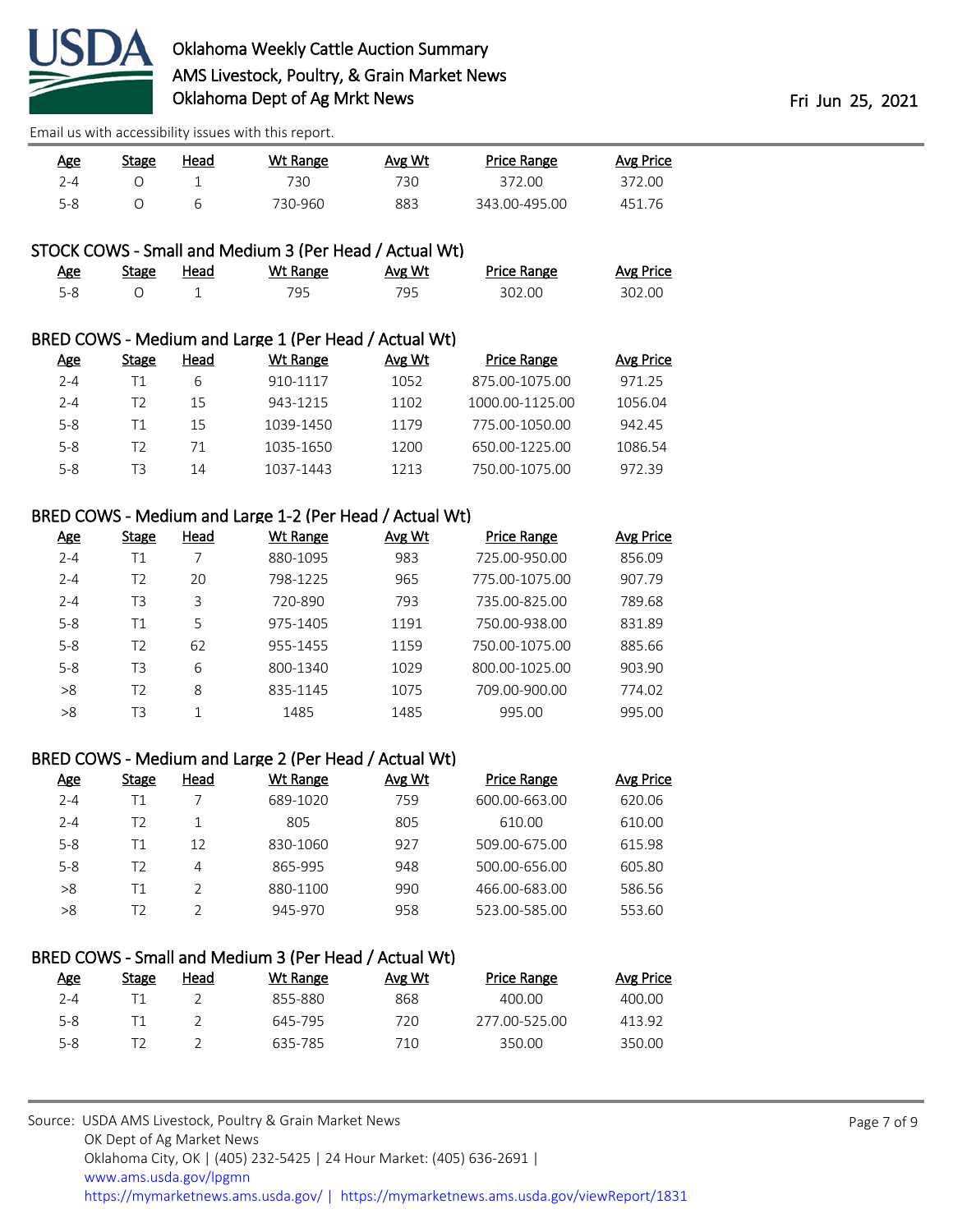

| Head<br><b>Stage</b><br>$\mathbf{1}$<br>Head<br><b>Stage</b><br>21<br>8<br>15<br>$\mathbf{1}$ | <b>Wt Range</b><br>1150<br>BRED HEIFERS - Medium and Large 1-2 (Per Head / Actual Wt)<br><b>Wt Range</b><br>800<br>755-800 | Avg Wt<br>1150<br>Avg Wt<br>800          | <b>Price Range</b><br>1200.00<br><b>Price Range</b>                                | <b>Avg Price</b><br>1200.00                                                                                                               |
|-----------------------------------------------------------------------------------------------|----------------------------------------------------------------------------------------------------------------------------|------------------------------------------|------------------------------------------------------------------------------------|-------------------------------------------------------------------------------------------------------------------------------------------|
|                                                                                               |                                                                                                                            |                                          |                                                                                    |                                                                                                                                           |
|                                                                                               |                                                                                                                            |                                          |                                                                                    |                                                                                                                                           |
|                                                                                               |                                                                                                                            |                                          |                                                                                    |                                                                                                                                           |
|                                                                                               |                                                                                                                            |                                          |                                                                                    |                                                                                                                                           |
|                                                                                               |                                                                                                                            |                                          |                                                                                    | <b>Avg Price</b>                                                                                                                          |
|                                                                                               |                                                                                                                            |                                          | 872.00                                                                             | 872.00                                                                                                                                    |
|                                                                                               |                                                                                                                            | 794                                      | 625.00-800.00                                                                      | 779.21                                                                                                                                    |
|                                                                                               | 775                                                                                                                        | 775                                      | 875.00                                                                             | 875.00                                                                                                                                    |
|                                                                                               | 710                                                                                                                        | 710                                      | 550.00                                                                             | 550.00                                                                                                                                    |
|                                                                                               |                                                                                                                            |                                          | COW-CALF PAIRS - Medium and Large 1 w/ <150 lbs calf (Per Family / Actual Wt)      |                                                                                                                                           |
| <b>Head</b><br><b>Stage</b>                                                                   | <b>Wt Range</b>                                                                                                            | Avg Wt                                   | <b>Price Range</b>                                                                 | <b>Avg Price</b>                                                                                                                          |
| 6                                                                                             | 817-856                                                                                                                    | 843                                      | 1225.00-1400.00                                                                    | 1343.47                                                                                                                                   |
| $\overline{2}$                                                                                | 800                                                                                                                        | 800                                      | 1000.00                                                                            | 1000.00                                                                                                                                   |
| 3                                                                                             | 1101                                                                                                                       | 1101                                     | 1200.00                                                                            | 1200.00                                                                                                                                   |
|                                                                                               |                                                                                                                            |                                          |                                                                                    |                                                                                                                                           |
|                                                                                               |                                                                                                                            |                                          | COW-CALF PAIRS - Medium and Large 1 w/ 150-300 lbs calf (Per Family / Actual Wt)   |                                                                                                                                           |
| <b>Head</b><br><b>Stage</b>                                                                   | <b>Wt Range</b>                                                                                                            | Avg Wt                                   | <b>Price Range</b>                                                                 | <b>Avg Price</b>                                                                                                                          |
| 13                                                                                            | 850-1130                                                                                                                   | 1102                                     | 1200.00-1785.00                                                                    | 1707.44                                                                                                                                   |
| 16                                                                                            | 1092-1147                                                                                                                  | 1133                                     | 1085.00-1525.00                                                                    | 1366.41                                                                                                                                   |
| 3                                                                                             | 1080                                                                                                                       | 1080                                     | 1200.00                                                                            | 1200.00                                                                                                                                   |
|                                                                                               |                                                                                                                            |                                          | COW-CALF PAIRS - Medium and Large 1 w/ >300 lbs calf (Per Family / Actual Wt)      |                                                                                                                                           |
| <b>Head</b><br><b>Stage</b>                                                                   | <b>Wt Range</b>                                                                                                            | Avg Wt                                   | <b>Price Range</b>                                                                 | <b>Avg Price</b>                                                                                                                          |
| 20                                                                                            | 1106-1220                                                                                                                  | 1146                                     | 2175.00-2275.00                                                                    | 2217.26                                                                                                                                   |
| 10                                                                                            | 1083-1212                                                                                                                  | 1109                                     | 1400.00-1450.00                                                                    | 1410.93                                                                                                                                   |
| 5                                                                                             | 1175                                                                                                                       | 1175                                     | 1300.00                                                                            | 1300.00                                                                                                                                   |
|                                                                                               |                                                                                                                            |                                          |                                                                                    |                                                                                                                                           |
|                                                                                               |                                                                                                                            |                                          | COW-CALF PAIRS - Medium and Large 1-2 w/ <150 lbs calf (Per Family / Actual Wt)    |                                                                                                                                           |
| Head<br><b>Stage</b>                                                                          | <b>Wt Range</b>                                                                                                            | Avg Wt                                   | <b>Price Range</b>                                                                 | <b>Avg Price</b>                                                                                                                          |
| 9                                                                                             | 700-795                                                                                                                    | 727                                      | 750.00-1050.00                                                                     | 898.59                                                                                                                                    |
| 12                                                                                            | 805-1275                                                                                                                   | 925                                      | 900.00-1100.00                                                                     | 982.36                                                                                                                                    |
| $\overline{2}$                                                                                | 960-1050                                                                                                                   | 1005                                     | 825.00-1125.00                                                                     | 981.72                                                                                                                                    |
|                                                                                               |                                                                                                                            |                                          | COW-CALF PAIRS - Medium and Large 1-2 w/ 150-300 lbs calf (Per Family / Actual Wt) |                                                                                                                                           |
|                                                                                               |                                                                                                                            |                                          |                                                                                    | <b>Avg Price</b>                                                                                                                          |
| 9                                                                                             | 800-1075                                                                                                                   |                                          | 875.00-1250.00                                                                     | 1163.52                                                                                                                                   |
|                                                                                               |                                                                                                                            |                                          |                                                                                    | 1079.06                                                                                                                                   |
|                                                                                               |                                                                                                                            |                                          |                                                                                    | 996.20                                                                                                                                    |
|                                                                                               |                                                                                                                            |                                          |                                                                                    |                                                                                                                                           |
| <b>Stage</b>                                                                                  | <b>Head</b><br>41<br>3                                                                                                     | <b>Wt Range</b><br>655-1275<br>1050-1185 | Avg Wt<br>854<br>1049<br>1118                                                      | <b>Price Range</b><br>750.00-1450.00<br>875.00-1100.00<br>COW-CALF PAIRS - Medium and Large 1-2 w/ >300 lbs calf (Per Family / Actual Wt) |